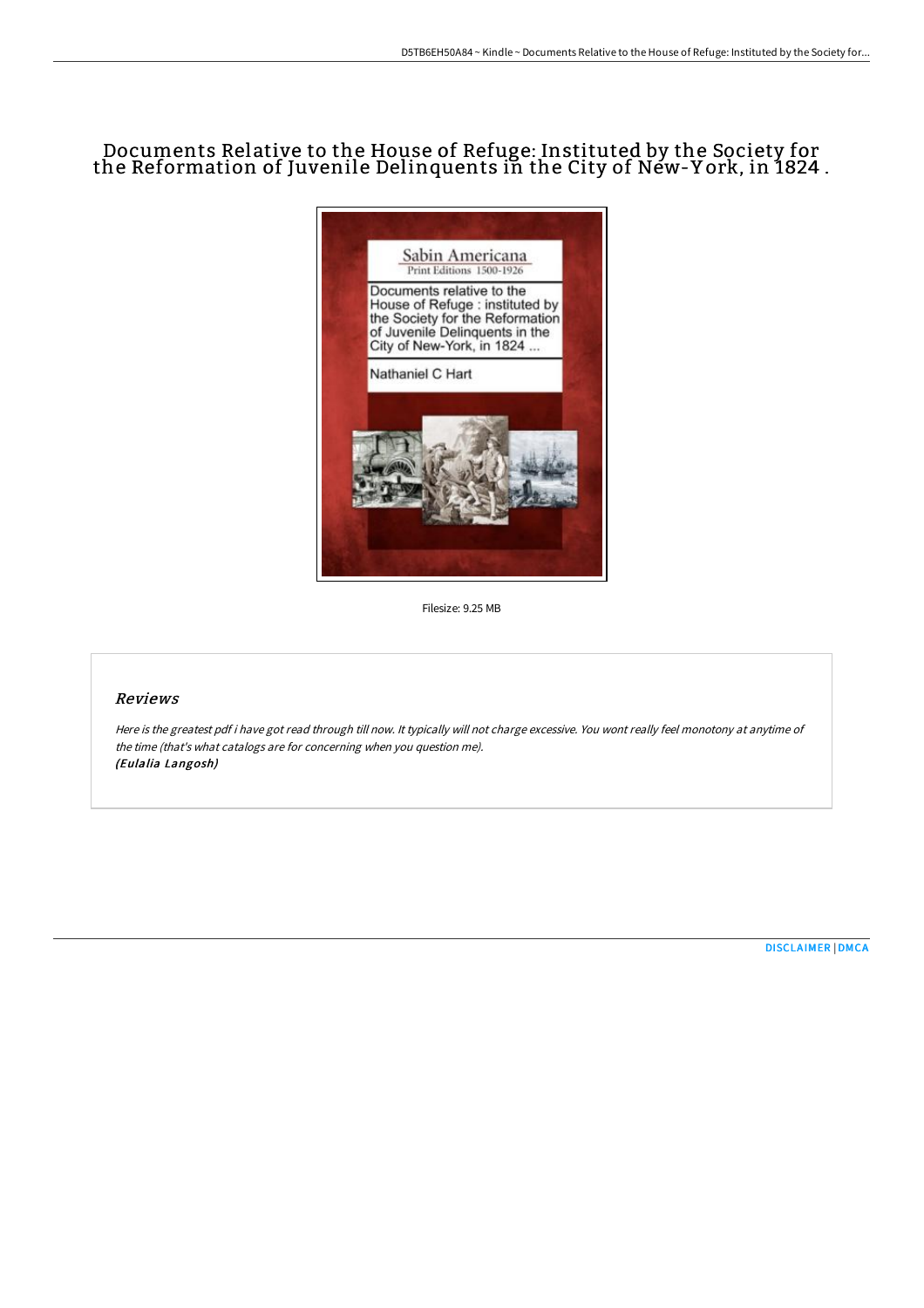### DOCUMENTS RELATIVE TO THE HOUSE OF REFUGE: INSTITUTED BY THE SOCIETY FOR THE REFORMATION OF JUVENILE DELINQUENTS IN THE CITY OF NEW-YORK, IN 1824 .



To get Documents Relative to the House of Refuge: Instituted by the Society for the Reformation of Juvenile Delinquents in the City of New-York, in 1824 . eBook, make sure you click the button below and save the document or have accessibility to other information that are highly relevant to DOCUMENTS RELATIVE TO THE HOUSE OF REFUGE: INSTITUTED BY THE SOCIETY FOR THE REFORMATION OF JUVENILE DELINQUENTS IN THE CITY OF NEW-YORK, IN 1824 . book.

Gale, Sabin Americana, United States, 2012. Paperback. Book Condition: New. 246 x 189 mm. Language: English . Brand New Book \*\*\*\*\* Print on Demand \*\*\*\*\*.Title: Documents relative to the House of Refuge: instituted by the Society for the Reformation of Juvenile Delinquents in the City of New-York, in 1824 .Author: Nathaniel C HartPublisher: Gale, Sabin Americana Description: Based on Joseph Sabin s famed bibliography, Bibliotheca Americana, Sabin Americana, 1500--1926 contains a collection of books, pamphlets, serials and other works about the Americas, from the time of their discovery to the early 1900s. Sabin Americana is rich in original accounts of discovery and exploration, pioneering and westward expansion, the U.S. Civil War and other military actions, Native Americans, slavery and abolition, religious history and more.Sabin Americana offers an up-close perspective on life in the western hemisphere, encompassing the arrival of the Europeans on the shores of North America in the late 15th century to the first decades of the 20th century. Covering a span of over 400 years in North, Central and South America as well as the Caribbean, this collection highlights the society, politics, religious beliefs, culture, contemporary opinions and momentous events of the time. It provides access to documents from an assortment of genres, sermons, political tracts, newspapers, books, pamphlets, maps, legislation, literature and more.Now for the first time, these high-quality digital scans of original works are available via print-on-demand, making them readily accessible to libraries, students, independent scholars, and readers of all ages.++++The below data was compiled from various identification fields in the bibliographic record of this title. This data is provided as an additional tool in helping to insure edition identification: ++++SourceLibrary: Huntington LibraryDocumentID: SABCP01421300CollectionID: CTRG94-B5176PublicationDate: 18320101SourceBibCitation: Selected Americana from Sabin s Dictionary of books relating to AmericaNotes: Comprising 1st. Memorial to the Legislature of the state,...

Read Documents Relative to the House of Refuge: Instituted by the Society for the [Reformation](http://techno-pub.tech/documents-relative-to-the-house-of-refuge-instit.html) of Juvenile Delinquents in the City of New-York, in 1824 . Online

Download PDF Documents Relative to the House of Refuge: Instituted by the Society for the [Reformation](http://techno-pub.tech/documents-relative-to-the-house-of-refuge-instit.html) of Juvenile Delinquents in the City of New-York, in 1824 .